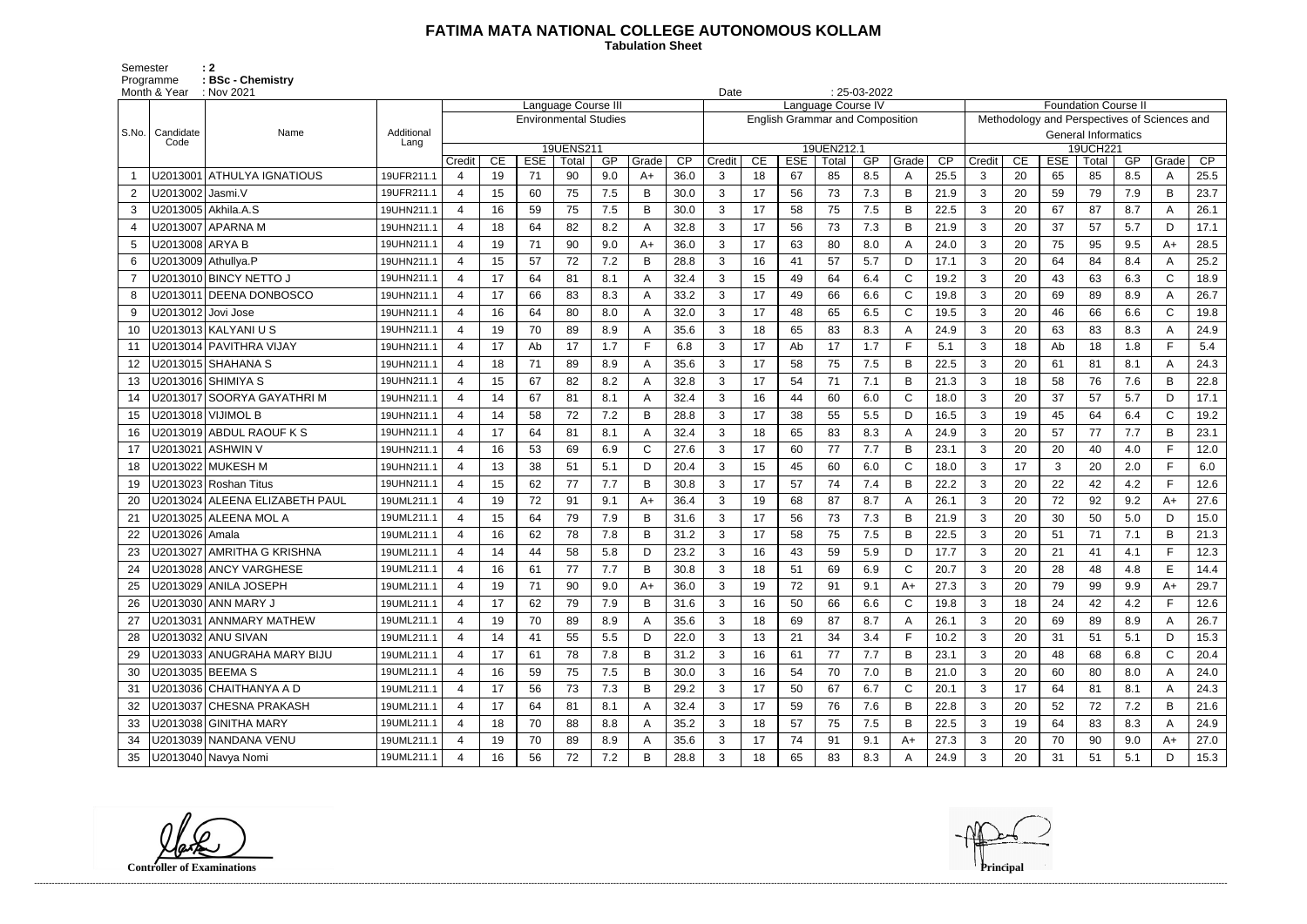|       |                   |                            | Additional<br>Lang | Language Course III |     |            |                              |           |       | Language Course IV |        |                 |                |                                        |     |                | <b>Foundation Course II</b> |                            |           |            |       |                 |                                              |      |
|-------|-------------------|----------------------------|--------------------|---------------------|-----|------------|------------------------------|-----------|-------|--------------------|--------|-----------------|----------------|----------------------------------------|-----|----------------|-----------------------------|----------------------------|-----------|------------|-------|-----------------|----------------------------------------------|------|
|       |                   |                            |                    |                     |     |            | <b>Environmental Studies</b> |           |       |                    |        |                 |                | <b>English Grammar and Composition</b> |     |                |                             |                            |           |            |       |                 | Methodology and Perspectives of Sciences and |      |
| S.No. | Candidate<br>Code | Name                       |                    |                     |     |            |                              |           |       |                    |        |                 |                |                                        |     |                |                             | <b>General Informatics</b> |           |            |       |                 |                                              |      |
|       |                   |                            |                    |                     |     |            | 19UENS211                    |           |       |                    |        |                 |                | 19UEN212.1                             |     |                |                             | 19UCH221                   |           |            |       |                 |                                              |      |
|       |                   |                            |                    | Credit              | CE. | <b>ESE</b> | Total                        | <b>GP</b> | Grade | $\overline{CP}$    | Credit | <b>CE</b>       | <b>ESE</b>     | Гоtal                                  | GP  | Grade          | CP                          | Credit                     | <b>CE</b> | <b>ESE</b> | Total | $\overline{GP}$ | Grade                                        | CP.  |
| 36    |                   | J2013041 PREETHIKA SENAN   | 19UML211.1         | 4                   | 13  | 43         | 56                           | 5.6       |       | 22.4               |        | 15              | 32             | 47                                     | 4.7 | E.             | 14.1                        |                            | 20        | 31         | 51    | 5.1             | D                                            | 15.3 |
| 37    |                   | U2013042 SANA YESUDAS      | 19UML211.1         |                     | 18  | 69         | 87                           | 8.7       |       | 34.8               |        | 18              | 64             | 82                                     | 8.2 | $\overline{A}$ | 24.6                        |                            | 20        | 66         | 86    | 8.6             | $\mathsf{A}$                                 | 25.8 |
| 38    |                   | U2013043   SANJANA S       | 19UML211.1         | 4                   | 17  | 58         | 75                           | 7.5       | R     | 30.0               | 3      | 13              | 43             | 56                                     | 5.6 | D              | 16.8                        | 3                          | 20        | 36         | 56    | 5.6             | D                                            | 16.8 |
| 39    |                   | U2013044   SARA SABU       | 19UML211.1         |                     | 13  | 42         | 55                           | 5.5       |       | 22.0               |        | 15              | 4 <sup>′</sup> | 56                                     | 5.6 | D              | 16.8                        |                            | 18        | 15         | 33    | 3.3             |                                              | 9.9  |
| 40    |                   | U2013046 THULASI KRISHNA S | 19UML211.1         |                     | 19  | 67         | 86                           | 8.6       |       | 34.4               |        | 18              | 54             | 72                                     | 7.2 | B              | 21.6                        |                            | 20        | 75         | 95    | 9.5             | A+                                           | 28.5 |
| 41    |                   | U2013047 AARON SHIBU       | 19UML211.1         | $\overline{4}$      | 16  | 52         | 68                           | 6.8       | U     | 27.2               |        | 15              | 55             | 70                                     | 7.0 | B              | 21.0                        | 3                          | 18        | 29         | 47    | 4.7             | E.                                           | 14.1 |
| 42    |                   | U2013048   AKASH B         | 19UML211.1         |                     | 15  | 46         | 61                           | 6.1       |       | 24.4               |        | 17              | 63             | 80                                     | 8.0 | A              | 24.0                        | 3                          | 19        | 50         | 69    | 6.9             | C.                                           | 20.7 |
| 43    |                   | U2013049   AKSHAY J        | 19UML211.1         |                     | 16  | 55         | 71                           | 7.1       | R     | 28.4               |        | 17              | 52             | 69                                     | 6.9 | C.             | 20.7                        | 3                          | 20        | 52         | 72    | 7.2             | B                                            | 21.6 |
| 44    |                   | J2013051 BINOY BOSE        | 19UML211.1         |                     | 13  | 44         | 57                           | 5.7       |       | 22.8               |        | 14              | 32             | 46                                     | 4.6 | E.             | 13.8                        |                            | 20        | 17         | 37    | 3.7             |                                              | 11.1 |
| 45    |                   | U2013052 JEVIN JERRY       | 19UML211.1         |                     | 13  | 45         | 58                           | 5.8       |       | 23.2               |        | 17              | 55             | 72                                     | 7.2 | B              | 21.6                        | $\Omega$                   | 20        | 15         | 35    | 3.5             |                                              | 10.5 |
| 46    |                   | J2013053   JIJO J SASI     | 19UML211.1         |                     | 15  | 54         | 69                           | 6.9       |       | 27.6               |        | 16              | 58             | 74                                     | 7.4 | B              | 22.2                        |                            | 20        | 36         | 56    | 5.6             | D                                            | 16.8 |
| 47    |                   | U2013054 MEBIN M           | 19UML211.1         |                     | 13  | 31         | 44                           | 4.4       |       | 17.6               |        | 12 <sup>2</sup> | 35             | 47                                     | 4.7 | E.             | 14.1                        |                            | 20        | 36         | 56    | 5.6             | D                                            | 16.8 |

**Controller of Examinations Principal**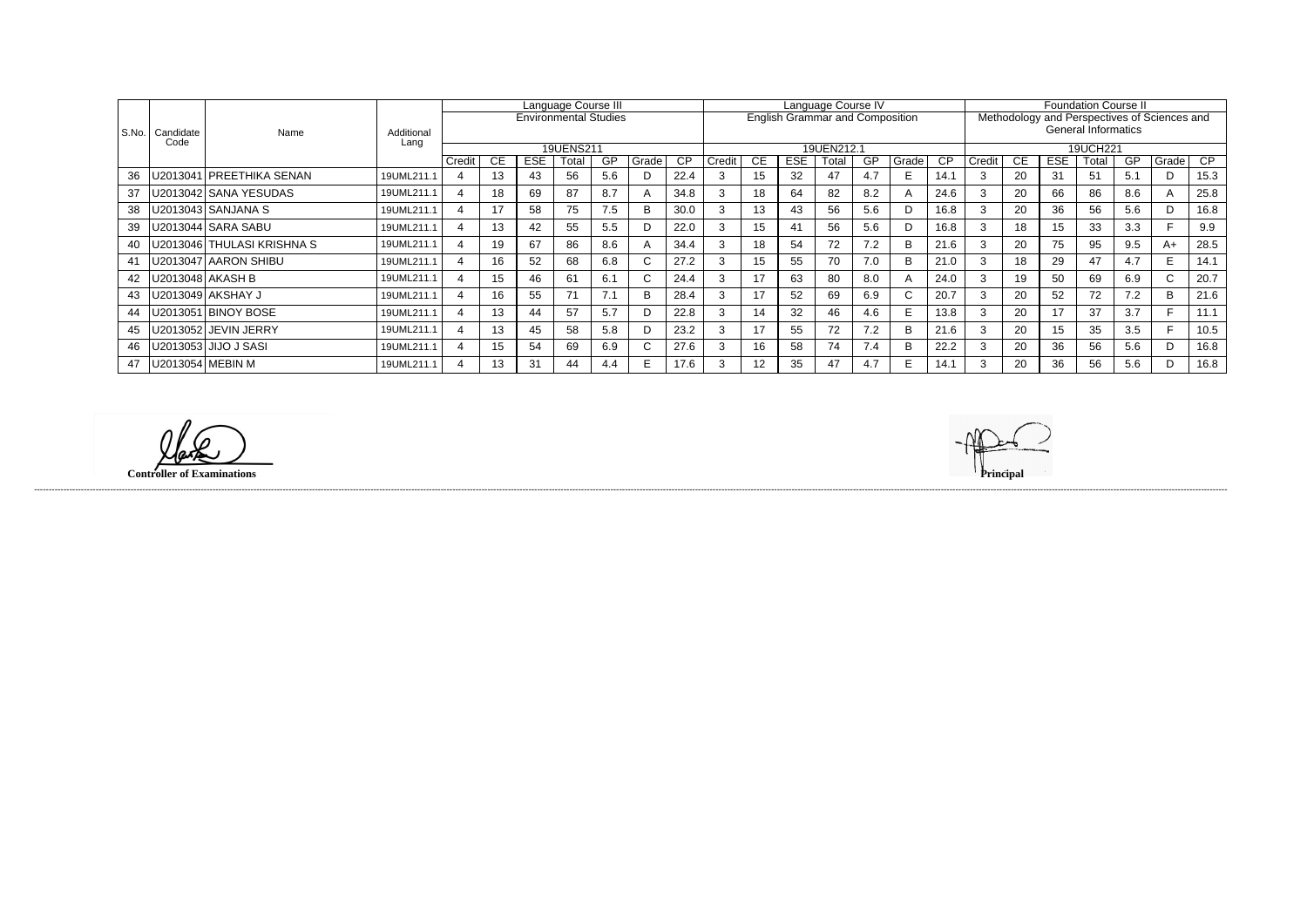|                |                     |                                |                    | <b>Complementary Course III</b> |    |            |                     |                  |                                              |                        | <b>Complementary Course IV</b> |    |                |                     |     |              |      |  |
|----------------|---------------------|--------------------------------|--------------------|---------------------------------|----|------------|---------------------|------------------|----------------------------------------------|------------------------|--------------------------------|----|----------------|---------------------|-----|--------------|------|--|
|                |                     |                                |                    |                                 |    |            |                     |                  | Calculus with applications in Chemistry - II | <b>Thermal Physics</b> |                                |    |                |                     |     |              |      |  |
| S.No.          | Candidate<br>Code   | Name                           | Additional<br>Lang |                                 |    |            |                     |                  |                                              |                        |                                |    |                |                     |     |              |      |  |
|                |                     |                                |                    | Credit                          | CE | <b>ESE</b> | 19UMM231.2<br>Total | GP               | Grade                                        | CP                     | Credit                         | CE | <b>ESE</b>     | 19UPH231.2<br>Total | GP  | Grade        | CP   |  |
|                |                     | U2013001 ATHULYA IGNATIOUS     | 19UFR211.1         | 3                               | 20 | 75         | 95                  | 9.5              | $A+$                                         | 28.5                   | $\overline{2}$                 | 19 | 69             | 88                  | 8.8 | A            | 17.6 |  |
| $\overline{2}$ | U2013002 Jasmi.V    |                                | 19UFR211.1         | 3                               | 20 | 16         | 36                  | 3.6              | F                                            | 10.8                   | $\overline{2}$                 | 18 | 38             | 56                  | 5.6 | D            | 11.2 |  |
| 3              |                     | U2013005 Akhila.A.S            | 19UHN211.1         | 3                               | 20 | 70         | 90                  | 9.0              | $A+$                                         | 27.0                   | $\overline{2}$                 | 19 | 74             | 93                  | 9.3 | $A+$         | 18.6 |  |
| 4              |                     | U2013007 APARNA M              | 19UHN211.1         | 3                               | 20 | 58         | 78                  | 7.8              | B                                            | 23.4                   | $\overline{2}$                 | 20 | 47             | 67                  | 6.7 | C            | 13.4 |  |
| 5              | U2013008 ARYA B     |                                | 19UHN211.1         | 3                               | 20 | 48         | 68                  | 6.8              | $\mathsf C$                                  | 20.4                   | $\overline{2}$                 | 20 | 75             | 95                  | 9.5 | $A+$         | 19.0 |  |
| 6              | U2013009 Athullya.P |                                | 19UHN211.1         | 3                               | 20 | 52         | 72                  | 7.2              | B                                            | 21.6                   | $\overline{2}$                 | 19 | 48             | 67                  | 6.7 | $\mathsf{C}$ | 13.4 |  |
| $\overline{7}$ |                     | U2013010 BINCY NETTO J         | 19UHN211.1         | 3                               | 20 | 6          | 26                  | 2.6              | F                                            | 7.8                    | $\overline{2}$                 | 18 | 44             | 62                  | 6.2 | $\mathsf{C}$ | 12.4 |  |
| 8              |                     | U2013011 DEENA DONBOSCO        | 19UHN211.1         | 3                               | 20 | 6          | 26                  | 2.6              | E                                            | 7.8                    | $\overline{2}$                 | 18 | 37             | 55                  | 5.5 | D            | 11.0 |  |
| 9              | U2013012 Jovi Jose  |                                | 19UHN211.1         | 3                               | 20 | 28         | 48                  | 4.8              | $\mathsf E$                                  | 14.4                   | $\overline{2}$                 | 18 | 40             | 58                  | 5.8 | D            | 11.6 |  |
| 10             |                     | U2013013 KALYANI U S           | 19UHN211.1         | 3                               | 20 | 73         | 93                  | 9.3              | $A+$                                         | 27.9                   | $\overline{2}$                 | 20 | 74             | 94                  | 9.4 | $A+$         | 18.8 |  |
| 11             |                     | U2013014 PAVITHRA VIJAY        | 19UHN211.1         | 3                               | 15 | Ab         | 15                  | 1.5              | F                                            | 4.5                    | $\overline{2}$                 | 15 | Ab             | 15                  | 1.5 | F            | 3.0  |  |
| 12             |                     | U2013015 SHAHANA S             | 19UHN211.1         | 3                               | 20 | 75         | 95                  | 9.5              | $A+$                                         | 28.5                   | $\overline{2}$                 | 19 | 71             | 90                  | 9.0 | $A+$         | 18.0 |  |
| 13             |                     | U2013016 SHIMIYA S             | 19UHN211.1         | 3                               | 20 | 62         | 82                  | 8.2              | Α                                            | 24.6                   | $\overline{2}$                 | 18 | 51             | 69                  | 6.9 | C            | 13.8 |  |
| 14             |                     | U2013017 SOORYA GAYATHRI M     | 19UHN211.1         | 3                               | 20 | 52         | 72                  | 7.2              | B                                            | 21.6                   | $\overline{2}$                 | 19 | 53             | 72                  | 7.2 | B            | 14.4 |  |
| 15             |                     | U2013018 VIJIMOL B             | 19UHN211.1         | 3                               | 20 | 15         | 35                  | 3.5              | F                                            | 10.5                   | $\overline{2}$                 | 17 | 45             | 62                  | 6.2 | C            | 12.4 |  |
| 16             |                     | U2013019 ABDUL RAOUF K S       | 19UHN211.1         | 3                               | 20 | 74         | 94                  | 9.4              | $A+$                                         | 28.2                   | $\overline{2}$                 | 19 | 55             | 74                  | 7.4 | B            | 14.8 |  |
| 17             |                     | U2013021 ASHWIN V              | 19UHN211.1         | 3                               | 17 | 44         | 61                  | 6.1              | $\mathsf{C}$                                 | 18.3                   | $\overline{2}$                 | 19 | 21             | 40                  | 4.0 | F            | 8.0  |  |
| 18             |                     | U2013022 MUKESH M              | 19UHN211.1         | 3                               | 20 | 36         | 56                  | 5.6              | D                                            | 16.8                   | $\overline{2}$                 | 15 | $\overline{2}$ | 17                  | 1.7 | F            | 3.4  |  |
| 19             |                     | U2013023 Roshan Titus          | 19UHN211.1         | 3                               | 16 | 47         | 63                  | 6.3              | $\mathsf{C}$                                 | 18.9                   | $\overline{2}$                 | 17 | 10             | 27                  | 2.7 | F            | 5.4  |  |
| 20             |                     | U2013024 ALEENA ELIZABETH PAUL | 19UML211.1         | 3                               | 20 | 80         | 100                 | 10.0             | $A+$                                         | 30.0                   | $\overline{2}$                 | 19 | 70             | 89                  | 8.9 | Α            | 17.8 |  |
| 21             |                     | U2013025 ALEENA MOL A          | 19UML211.1         | 3                               | 20 | 66         | 86                  | 8.6              | A                                            | 25.8                   | $\overline{2}$                 | 18 | 43             | 61                  | 6.1 | $\mathsf{C}$ | 12.2 |  |
| 22             | U2013026 Amala      |                                | 19UML211.1         | 3                               | 20 | 48         | 68                  | 6.8              | $\mathsf{C}$                                 | 20.4                   | $\overline{2}$                 | 19 | 45             | 64                  | 6.4 | $\mathsf{C}$ | 12.8 |  |
| 23             |                     | U2013027 AMRITHA G KRISHNA     | 19UML211.1         | 3                               | 20 | 17         | 37                  | 3.7              | E                                            | 11.1                   | $\overline{2}$                 | 18 | 19             | 37                  | 3.7 | F            | 7.4  |  |
| 24             |                     | U2013028 ANCY VARGHESE         | 19UML211.1         | 3                               | 20 | 35         | 55                  | 5.5              | D                                            | 16.5                   | $\overline{2}$                 | 16 | 28             | 44                  | 4.4 | E            | 8.8  |  |
| 25             |                     | U2013029 ANILA JOSEPH          | 19UML211.1         | 3                               | 20 | 78         | 98                  | 9.8<br>$\ddotsc$ | $A+$                                         | 29.4                   | $\overline{c}$                 | 20 | 76             | 96                  | 9.6 | A+           | 19.2 |  |
| 26             |                     | U2013030 ANN MARY J            | 19UML211.1         | 3                               | 20 | 51         | 71                  | 7.1              | В                                            | 21.3                   | $\overline{2}$                 | 17 | 35             | 52                  | 5.2 | D            | 10.4 |  |
| 27             |                     | U2013031 ANNMARY MATHEW        | 19UML211.1         | 3                               | 20 | 60         | 80                  | 8.0              | A                                            | 24.0                   | $\overline{2}$                 | 20 | 56             | 76                  | 7.6 | B            | 15.2 |  |
| 28             |                     | U2013032 ANU SIVAN             | 19UML211.1         | 3                               | 20 | 28         | 48                  | 4.8              | Е                                            | 14.4                   | $\overline{2}$                 | 16 | 14             | 30                  | 3.0 | F            | 6.0  |  |
| 29             |                     | U2013033 ANUGRAHA MARY BIJU    | 19UML211.1         | 3                               | 20 | 61         | 81                  | 8.1              | A                                            | 24.3                   | $\overline{2}$                 | 19 | 65             | 84                  | 8.4 | Α            | 16.8 |  |
| 30             | U2013035 BEEMA S    |                                | 19UML211.1         | 3                               | 15 | 62         | 77                  | 7.7              | B                                            | 23.1                   | $\overline{2}$                 | 19 | 60             | 79                  | 7.9 | В            | 15.8 |  |
| 31             |                     | U2013036 CHAITHANYA A D        | 19UML211.1         | 3                               | 20 | 28         | 48                  | 4.8              | E                                            | 14.4                   | $\overline{2}$                 | 18 | 56             | 74                  | 7.4 | B            | 14.8 |  |
| 32             |                     | U2013037 CHESNA PRAKASH        | 19UML211.1         | 3                               | 20 | 65         | 85                  | 8.5              | A                                            | 25.5                   | $\overline{2}$                 | 20 | 61             | 81                  | 8.1 | A            | 16.2 |  |
| 33             |                     | U2013038 GINITHA MARY          | 19UML211.1         | 3                               | 20 | 45         | 65                  | 6.5              | $\mathsf{C}$                                 | 19.5                   | $\overline{c}$                 | 19 | 60             | 79                  | 7.9 | В            | 15.8 |  |
| 34             |                     | U2013039 NANDANA VENU          | 19UML211.1         | 3                               | 20 | 60         | 80                  | 8.0              | A                                            | 24.0                   | $\overline{c}$                 | 18 | 71             | 89                  | 8.9 | Α            | 17.8 |  |
| 35             |                     | U2013040 Navya Nomi            | 19UML211.1         | 3                               | 20 | 22         | 42                  | 4.2              | F                                            | 12.6                   | $\overline{2}$                 | 18 | 31             | 49                  | 4.9 | Е            | 9.8  |  |

**Controller of Examinations**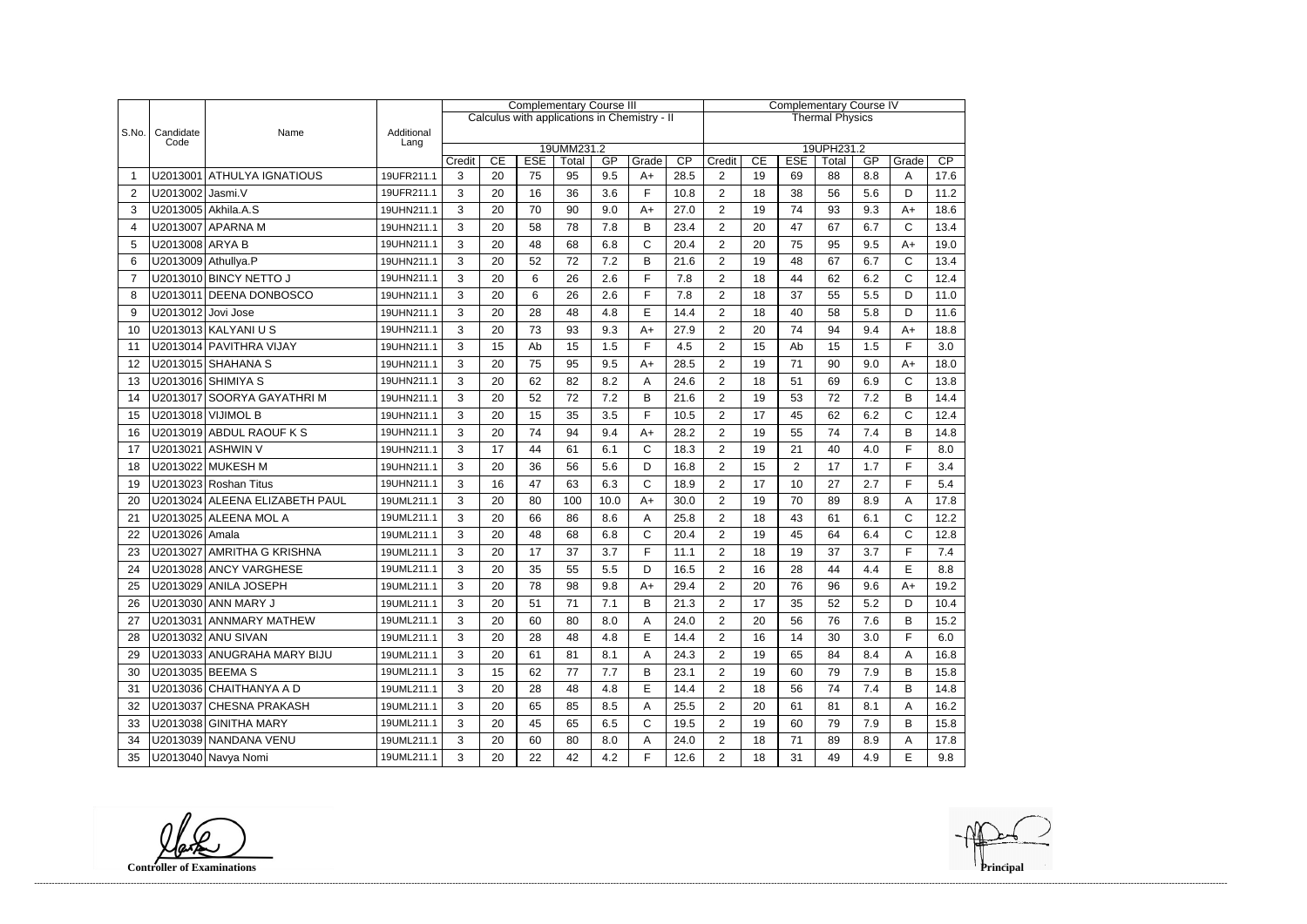|       |                   |                              |            |        |           | <b>Complementary Course III</b> |            |     |                                              | <b>Complementary Course IV</b> |                |           |            |                        |           |       |      |
|-------|-------------------|------------------------------|------------|--------|-----------|---------------------------------|------------|-----|----------------------------------------------|--------------------------------|----------------|-----------|------------|------------------------|-----------|-------|------|
|       |                   |                              |            |        |           |                                 |            |     | Calculus with applications in Chemistry - II |                                |                |           |            | <b>Thermal Physics</b> |           |       |      |
| S.No. | Candidate<br>Code | Name                         | Additional |        |           |                                 |            |     |                                              |                                |                |           |            |                        |           |       |      |
|       |                   |                              | Lang       |        |           |                                 | 19UMM231.2 |     |                                              |                                |                |           |            | 19UPH231.2             |           |       |      |
|       |                   |                              |            | Credit | <b>CE</b> | <b>ESE</b>                      | Total      | GP  | Grade                                        | $\overline{CP}$                | Credit         | <b>CE</b> | <b>ESE</b> | Total                  | <b>GP</b> | Grade | CP   |
| 36    |                   | U2013041   PREETHIKA SENAN   | 19UML211.1 | 3      | 20        | 29                              | 49         | 4.9 | E.                                           | 14.7                           | 2              | 18        | 28         | 46                     | 4.6       | Е     | 9.2  |
| 37    |                   | U2013042 SANA YESUDAS        | 19UML211.1 | 3      | 20        | 70                              | 90         | 9.0 | A+                                           | 27.0                           | $\overline{2}$ | 18        | 56         | 74                     | 7.4       | В     | 14.8 |
| 38    |                   | U2013043   SANJANA S         | 19UML211.1 | 3      | 20        | 5.                              | 25         | 2.5 | E.                                           | 7.5                            | $\overline{2}$ | 17        | 34         | 51                     | 5.1       | D     | 10.2 |
| 39    |                   | U2013044   SARA SABU         | 19UML211.1 | 3      | 20        | $\overline{2}$                  | 22         | 2.2 |                                              | 6.6                            | 2              | 15        | 16         | 31                     | 3.1       | F.    | 6.2  |
| 40    |                   | U2013046   THULASI KRISHNA S | 19UML211.1 | 3      | 20        | 49                              | 69         | 6.9 | C.                                           | 20.7                           | 2              | 19        | 39         | 58                     | 5.8       | D     | 11.6 |
| 41    |                   | U2013047   AARON SHIBU       | 19UML211.1 | 3      | 15        | 10                              | 25         | 2.5 | F                                            | 7.5                            | $\overline{2}$ | 16        | 34         | 50                     | 5.0       | D     | 10.0 |
| 42    |                   | U2013048   AKASH B           | 19UML211.1 | 3      | 15        | 36                              | 51         | 5.1 | D                                            | 15.3                           | $\overline{2}$ | 18        | 47         | 65                     | 6.5       | C     | 13.0 |
| 43    |                   | U2013049   AKSHAY J          | 19UML211.1 | 3      | 20        | 65                              | 85         | 8.5 | A                                            | 25.5                           | $\overline{2}$ | 18        | 57         | 75                     | 7.5       | B     | 15.0 |
| 44    |                   | U2013051 BINOY BOSE          | 19UML211.1 | 3      | 13        | 0.                              | 13         | 1.3 |                                              | 3.9                            | $\overline{2}$ | 17        | 14         | 31                     | 3.1       | F.    | 6.2  |
| 45    |                   | U2013052 JEVIN JERRY         | 19UML211.1 | 3      | 13        | 0                               | 13         | 1.3 | E.                                           | 3.9                            | $\overline{2}$ | 17        | 20         | 37                     | 3.7       | F.    | 7.4  |
| 46    |                   | U2013053   JIJO J SASI       | 19UML211.1 | 3      | 13        | 5                               | 18         | 1.8 | F.                                           | 5.4                            | 2              | 18        | 35         | 53                     | 5.3       | D     | 10.6 |
| 47    |                   | U2013054   MEBIN M           | 19UML211.1 | 3      | 13        | 0                               | 13         | 1.3 | F                                            | 3.9                            | $\overline{2}$ | 15        | 19         | 34                     | 3.4       | F     | 6.8  |

**Controller of Examinations Principal**

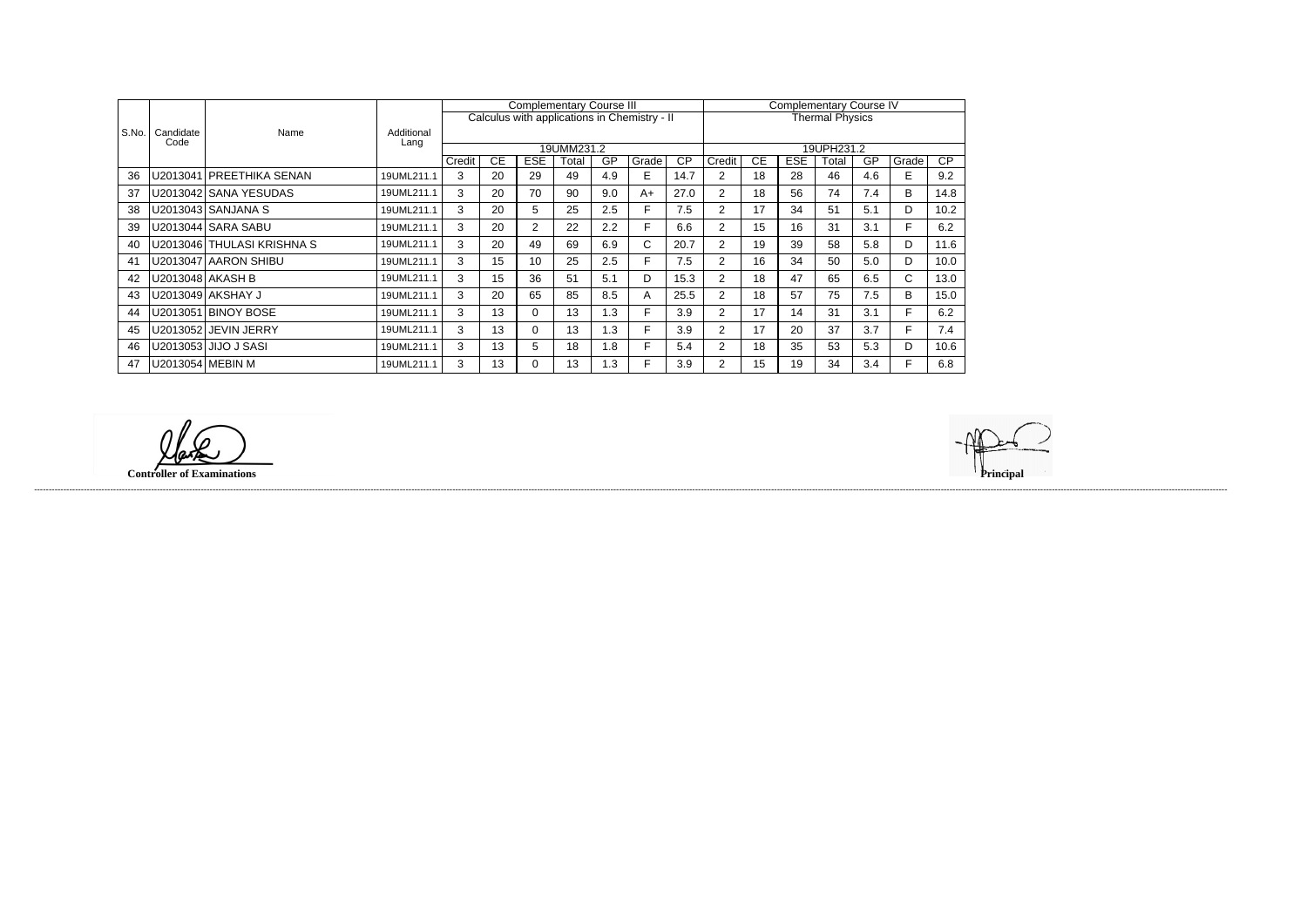|                |                     |                                |                    | Language Course V |    |            |       |     |              |      |                |                |             |               |
|----------------|---------------------|--------------------------------|--------------------|-------------------|----|------------|-------|-----|--------------|------|----------------|----------------|-------------|---------------|
|                |                     |                                |                    |                   |    |            |       |     |              |      |                |                |             |               |
| S.No.          | Candidate<br>Code   | Name                           | Additional<br>Lang |                   |    |            |       |     |              |      | Total          | <b>SCPA</b>    | Grade       | Result        |
|                |                     |                                |                    | Credit            | CE | <b>ESE</b> | Total | GP  | Grade        | CP   |                |                |             |               |
| -1             | U2013001            | <b>ATHULYA IGNATIOUS</b>       | 19UFR211.1         | 3                 | 19 | 76         | 95    | 9.5 | $A+$         | 28.5 | 161.6          | 8.98           | A           | PASSED        |
| $\overline{2}$ | U2013002 Jasmi.V    |                                | 19UFR211.1         | 3                 | 16 | 51         | 67    | 6.7 | C            | 20.1 |                |                | F           | <b>FAILED</b> |
| 3              |                     | U2013005 Akhila.A.S            | 19UHN211.1         | 3                 | 18 | 75         | 93    | 9.3 | $A+$         | 27.9 | 152.1          | 8.45           | A           | PASSED        |
| 4              |                     | U2013007 APARNA M              | 19UHN211.1         | 3                 | 20 | 76         | 96    | 9.6 | $A+$         | 28.8 | 137.4          | 7.63           | B           | PASSED        |
| 5              | U2013008 ARYA B     |                                | 19UHN211.1         | 3                 | 20 | 77         | 97    | 9.7 | $A+$         | 29.1 | 157.0          | 8.72           | A           | PASSED        |
| 6              | U2013009 Athullya.P |                                | 19UHN211.1         | 3                 | 19 | 62         | 81    | 8.1 | A            | 24.3 | 130.4          | 7.24           | B           | PASSED        |
| $\overline{7}$ |                     | U2013010 BINCY NETTO J         | 19UHN211.1         | 3                 | 18 | 69         | 87    | 8.7 | Α            | 26.1 | $\blacksquare$ |                | F           | <b>FAILED</b> |
| 8              |                     | U2013011 DEENA DONBOSCO        | 19UHN211.1         | 3                 | 20 | 73         | 93    | 9.3 | $A+$         | 27.9 | $\blacksquare$ | $\blacksquare$ | F           | <b>FAILED</b> |
| 9              | U2013012 Jovi Jose  |                                | 19UHN211.1         | 3                 | 19 | 71         | 90    | 9.0 | $A+$         | 27.0 | 124.3          | 6.91           | $\mathsf C$ | PASSED        |
| 10             |                     | U2013013 KALYANI U S           | 19UHN211.1         | 3                 | 20 | 78         | 98    | 9.8 | $A+$         | 29.4 | 161.5          | 8.97           | A           | PASSED        |
| 11             |                     | U2013014 PAVITHRA VIJAY        | 19UHN211.1         | 3                 | 10 | Ab         | 10    | 1.0 | F            | 3.0  |                |                | F           | <b>FAILED</b> |
| 12             |                     | U2013015 SHAHANA S             | 19UHN211.1         | 3                 | 19 | 76         | 95    | 9.5 | A+           | 28.5 | 157.4          | 8.74           | A           | <b>PASSED</b> |
| 13             |                     | U2013016 SHIMIYA S             | 19UHN211.1         | 3                 | 20 | 77         | 97    | 9.7 | $A+$         | 29.1 | 144.4          | 8.02           | A           | <b>PASSED</b> |
| 14             |                     | U2013017 SOORYA GAYATHRIM      | 19UHN211.1         | 3                 | 20 | 76         | 96    | 9.6 | $A+$         | 28.8 | 132.3          | 7.35           | B           | PASSED        |
| 15             |                     | U2013018 VIJIMOL B             | 19UHN211.1         | 3                 | 19 | 66         | 85    | 8.5 | Α            | 25.5 | $\blacksquare$ | $\blacksquare$ | F           | <b>FAILED</b> |
| 16             |                     | U2013019 ABDUL RAOUF K S       | 19UHN211.1         | 3                 | 19 | 78         | 97    | 9.7 | $A+$         | 29.1 | 152.5          | 8.47           | Α           | PASSED        |
| 17             |                     | U2013021 ASHWIN V              | 19UHN211.1         | 3                 | 16 | 49         | 65    | 6.5 | C            | 19.5 | $\blacksquare$ | $\overline{a}$ | F           | <b>FAILED</b> |
| 18             |                     | U2013022 MUKESH M              | 19UHN211.1         | 3                 | 10 | 45         | 55    | 5.5 | D            | 16.5 | $\blacksquare$ | ÷,             | F           | <b>FAILED</b> |
| 19             |                     | U2013023 Roshan Titus          | 19UHN211.1         | 3                 | 16 | 58         | 74    | 7.4 | B            | 22.2 |                |                | F           | <b>FAILED</b> |
| 20             |                     | U2013024 ALEENA ELIZABETH PAUL | 19UML211.1         | 3                 | 20 | 72         | 92    | 9.2 | $A+$         | 27.6 | 165.5          | 9.19           | $A+$        | PASSED        |
| 21             |                     | U2013025 ALEENA MOL A          | 19UML211.1         | 3                 | 20 | 60         | 80    | 8.0 | A            | 24.0 | 130.5          | 7.25           | B           | PASSED        |
| 22             | U2013026 Amala      |                                | 19UML211.1         | 3                 | 20 | 63         | 83    | 8.3 | Α            | 24.9 | 133.1          | 7.39           | B           | <b>PASSED</b> |
| 23             | U2013027            | AMRITHA G KRISHNA              | 19UML211.1         | 3                 | 20 | 48         | 68    | 6.8 | C            | 20.4 | ÷,             |                | F           | <b>FAILED</b> |
| 24             |                     | U2013028 ANCY VARGHESE         | 19UML211.1         | 3                 | 20 | 65         | 85    | 8.5 | Α            | 25.5 | 116.7          | 6.48           | $\mathsf C$ | PASSED        |
| 25             |                     | U2013029 ANILA JOSEPH          | 19UML211.1         | 3                 | 20 | 68         | 88    | 8.8 | A            | 26.4 | 168.0          | 9.33           | $A+$        | <b>PASSED</b> |
| 26             |                     | U2013030 ANN MARY J            | 19UML211.1         | 3                 | 20 | 44         | 64    | 6.4 | $\mathsf{C}$ | 19.2 |                |                | F           | <b>FAILED</b> |
| 27             |                     | U2013031 ANNMARY MATHEW        | 19UML211.1         | 3                 | 20 | 70         | 90    | 9.0 | A+           | 27.0 | 154.6          | 8.59           | A           | PASSED        |
| 28             |                     | U2013032 ANU SIVAN             | 19UML211.1         | 3                 | 20 | 66         | 86    | 8.6 | A            | 25.8 | $\sim$         | $\blacksquare$ | F           | <b>FAILED</b> |
| 29             |                     | U2013033 ANUGRAHA MARY BIJU    | 19UML211.1         | 3                 | 20 | 60         | 80    | 8.0 | A            | 24.0 | 139.8          | 7.77           | B           | <b>PASSED</b> |
| 30             | U2013035 BEEMA S    |                                | 19UML211.1         | 3                 | 20 | 66         | 86    | 8.6 | A            | 25.8 | 139.7          | 7.76           | B           | PASSED        |
| 31             |                     | U2013036 CHAITHANYA A D        | 19UML211.1         | 3                 | 20 | 71         | 91    | 9.1 | A+           | 27.3 | 130.1          | 7.23           | B           | <b>PASSED</b> |
| 32             |                     | U2013037 CHESNA PRAKASH        | 19UML211.1         | 3                 | 20 | 63         | 83    | 8.3 | Α            | 24.9 | 143.4          | 7.97           | B           | PASSED        |
| 33             |                     | U2013038 GINITHA MARY          | 19UML211.1         | 3                 | 20 | 76         | 96    | 9.6 | A+           | 28.8 | 146.7          | 8.15           | A           | PASSED        |
| 34             |                     | U2013039 NANDANA VENU          | 19UML211.1         | 3                 | 20 | 57         | 77    | 7.7 | B            | 23.1 | 154.8          | 8.60           | Α           | <b>PASSED</b> |
| 35             |                     | U2013040 Navya Nomi            | 19UML211.1         | 3                 | 20 | 44         | 64    | 6.4 | $\mathsf{C}$ | 19.2 | $\blacksquare$ | $\blacksquare$ | F.          | FAILED        |

**Controller of Examinations**